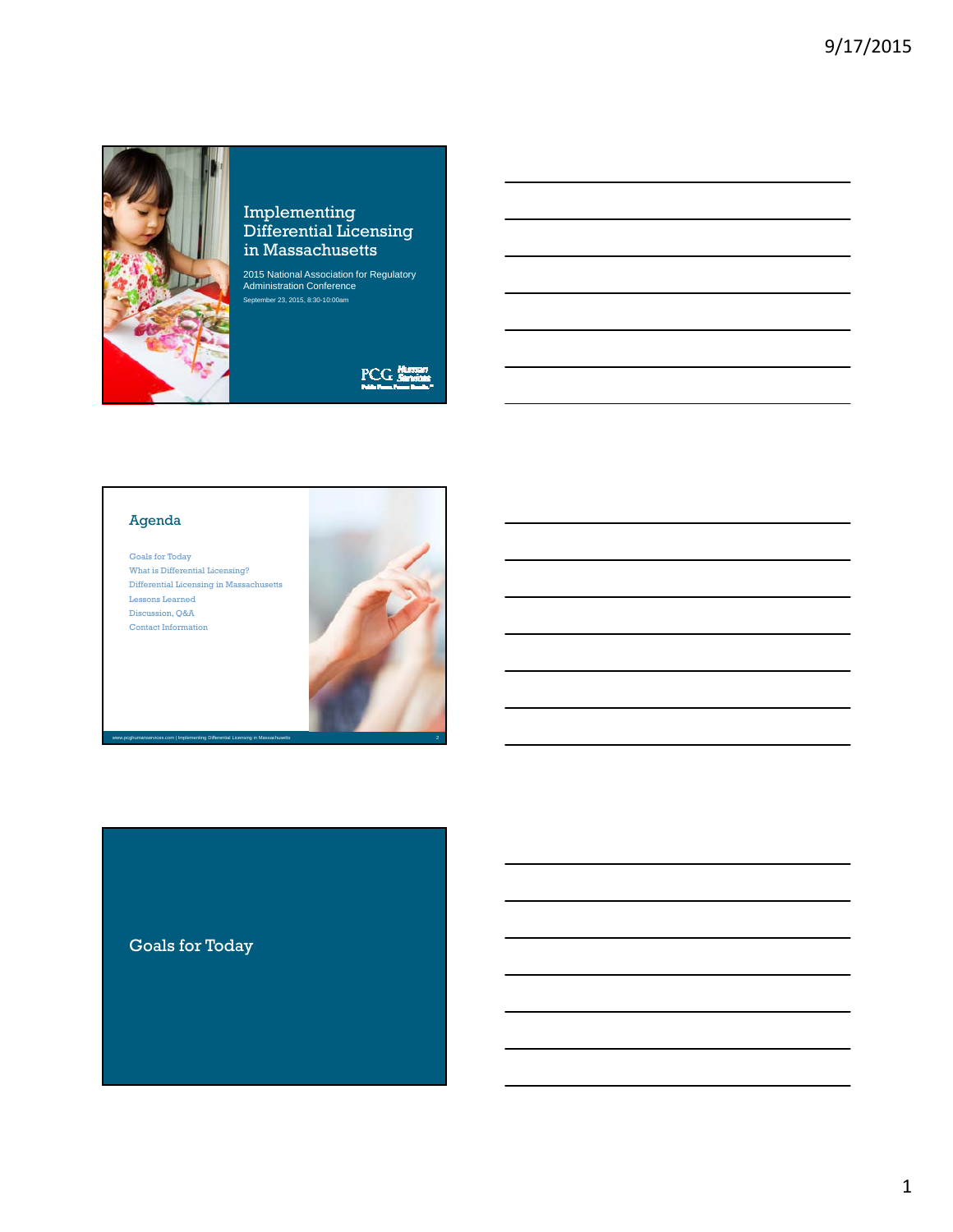

What is Differential Licensing? And why is it important?

#### What is Differential Licensing?

w.pcghumanservices.com | Implementing Differential Licensing in Massachusetts

"Differential Licensing"/"Differential Monitoring," is a method to determine the frequency and/or depth of monitoring needed for child care providers

Based on an assessment of the provider's compliance history and level of risk

Uses regulations that would pose the highest probability and severity of harm to children if found to be in non-compliance.

High risk items are commonly called **Key Indicators**, based on the work of Dr.<br>Richard Fiene, Director of Pennsylvania State University's Capital Area Early<br>Childhood Training Institute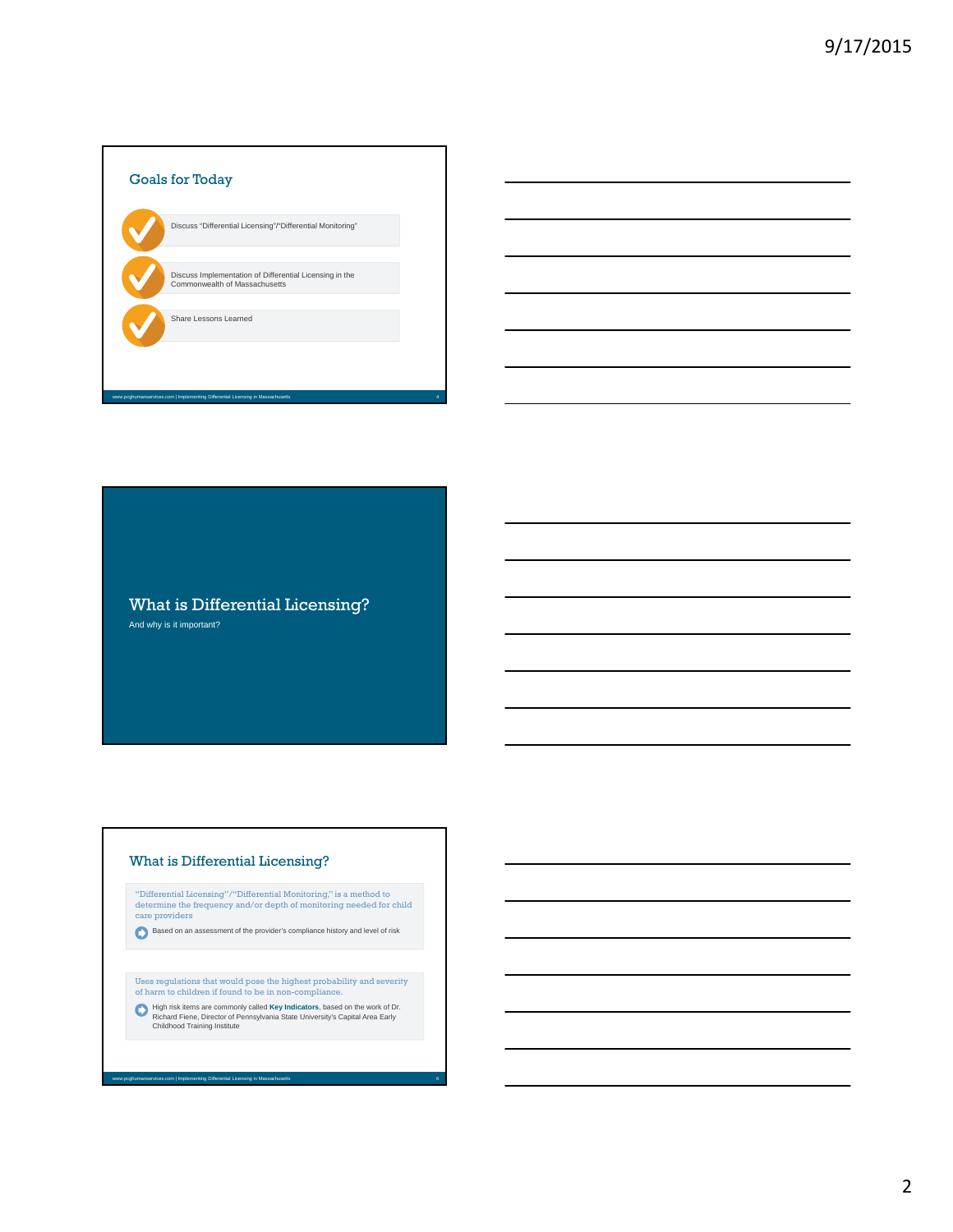### What is Differential Licensing?

Helps states meet the new annual program visit mandate in the reauthorization of the Child Care Development Block Grant (CCDBG).

"not less than annually, an inspection (which shall be <u>unannounced</u>) of each<br>such child care provider and facility in the State for compliance with all child<br>care licensing standards" CCDBG Reauthorization SEC. 658E

**Differential Licensing can help mitigate challenges of strained budgets, high caseloads, and inefficient, paper-based processes**

### Differential Licensing isn't the same from state to state.

lementing Differential Licensing in Mas

More than half of states across the country have moved to some variety of more efficient, innovative methods for licensing and monitoring child care programs



## Differential Licensing in **Massachusetts**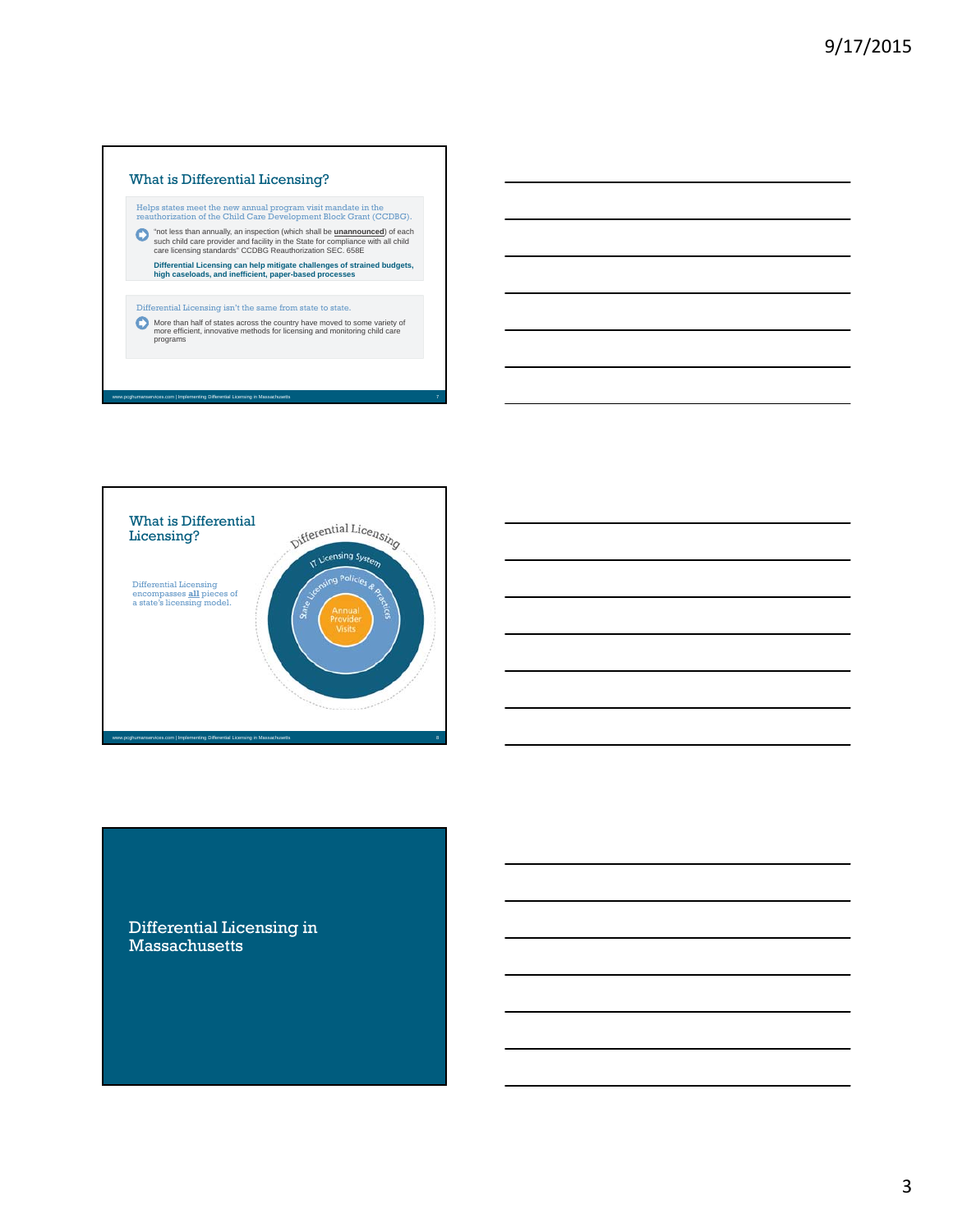## Differential Licensing in Massachusetts Background Information Department of Early Education and Care Licensing • Responsible for licensing and investigations for: • 6,831 Family Child Care Providers • 2,899 Center-based Providers • 500 Residential programs, Foster Care & Adoption Ë Æ.  $\rightarrow$ programs • Services providers across 6 Regions (out of 5 regional offices)

## Differential Licensing in Massachusetts

www.pcghumanservices.com | Implementing Differential Licensing in Massachusetts 10

#### Problem:

Inability to conduct visits annually due to high caseloads, disparate licensing technology, and inefficient paper-heavy licensing processes

#### Health and safety risks to children

#### Solution:

Risk:

- Differential Licensing:<br>• More targeted monitoring visits and technical assistance<br>• Redesigned visit tools (vs. checklists)<br>• Streamlined licensing technology<br>• Integrated licensing technology
- 

www.pcgreating.com |<br>Interview.com | Interview.com | Interview.com | Interview.com | Interview.com | Interview.com |

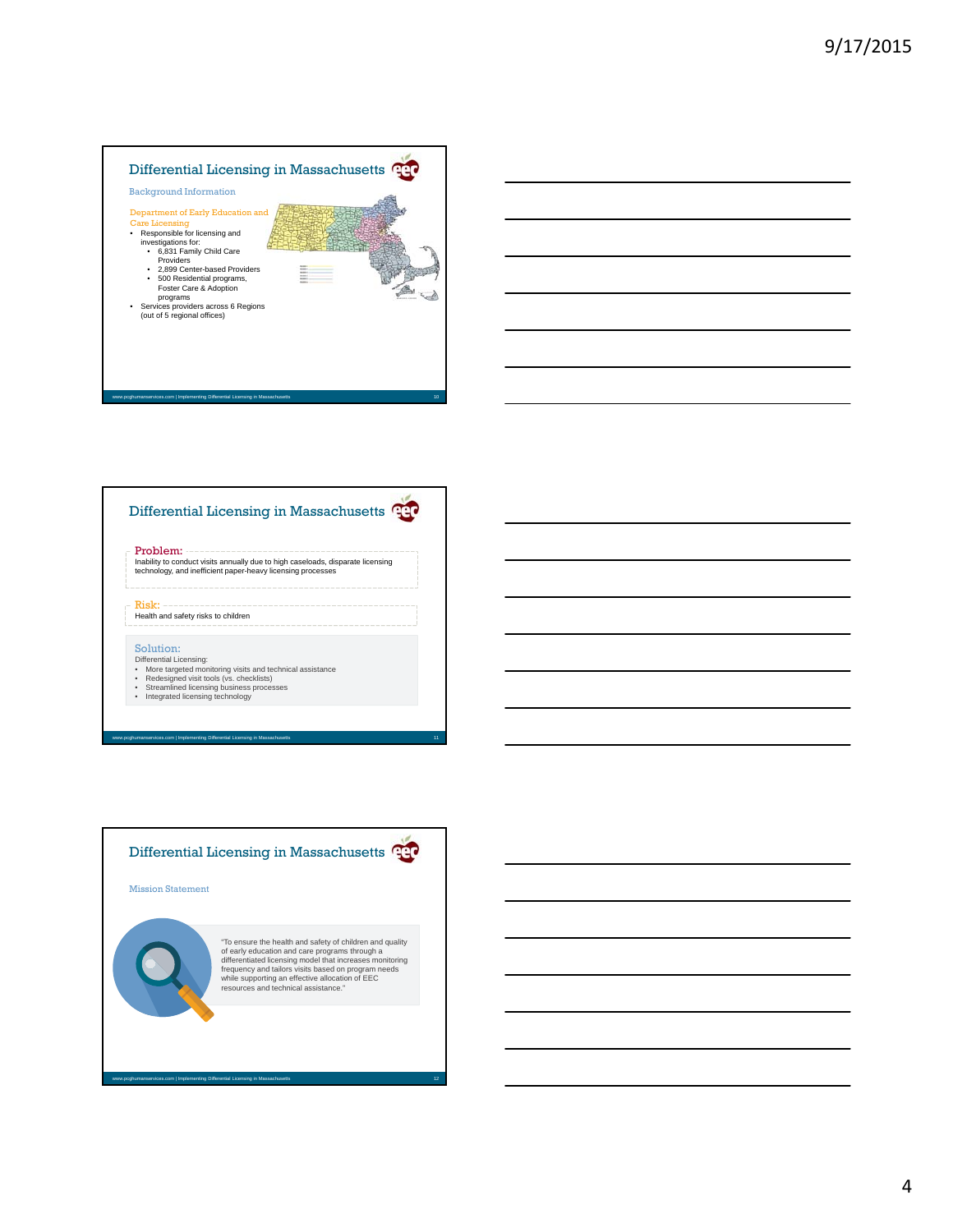







Old Practice Pilot Objectives Conduct provider visits using full set of licensing regulations Conduct provider visits using Key Indicators, targeted set of regulations Provider visits took up to 4 hours to 1 day (for Family and Center-based) and up to 2 days (Residential and Placement) Conduct provider visits within 45 minutes to 1 hour (Family and Center-based), up to 3 hours (Residential and Placement) Conduct announced visits scheduled with providers Conduct unannounced visits to providers Conduct visits using primarily paper and pencil, resulting in subsequently double entry of visit narrative and outcome in system Conduct visits using tablets, mobile technology and a tool that would automatically create the visit outcome report to reduce licensor desk time www.pcgreential implementing Differential Licensing in Massachusetts 15 Pilot Objectives

5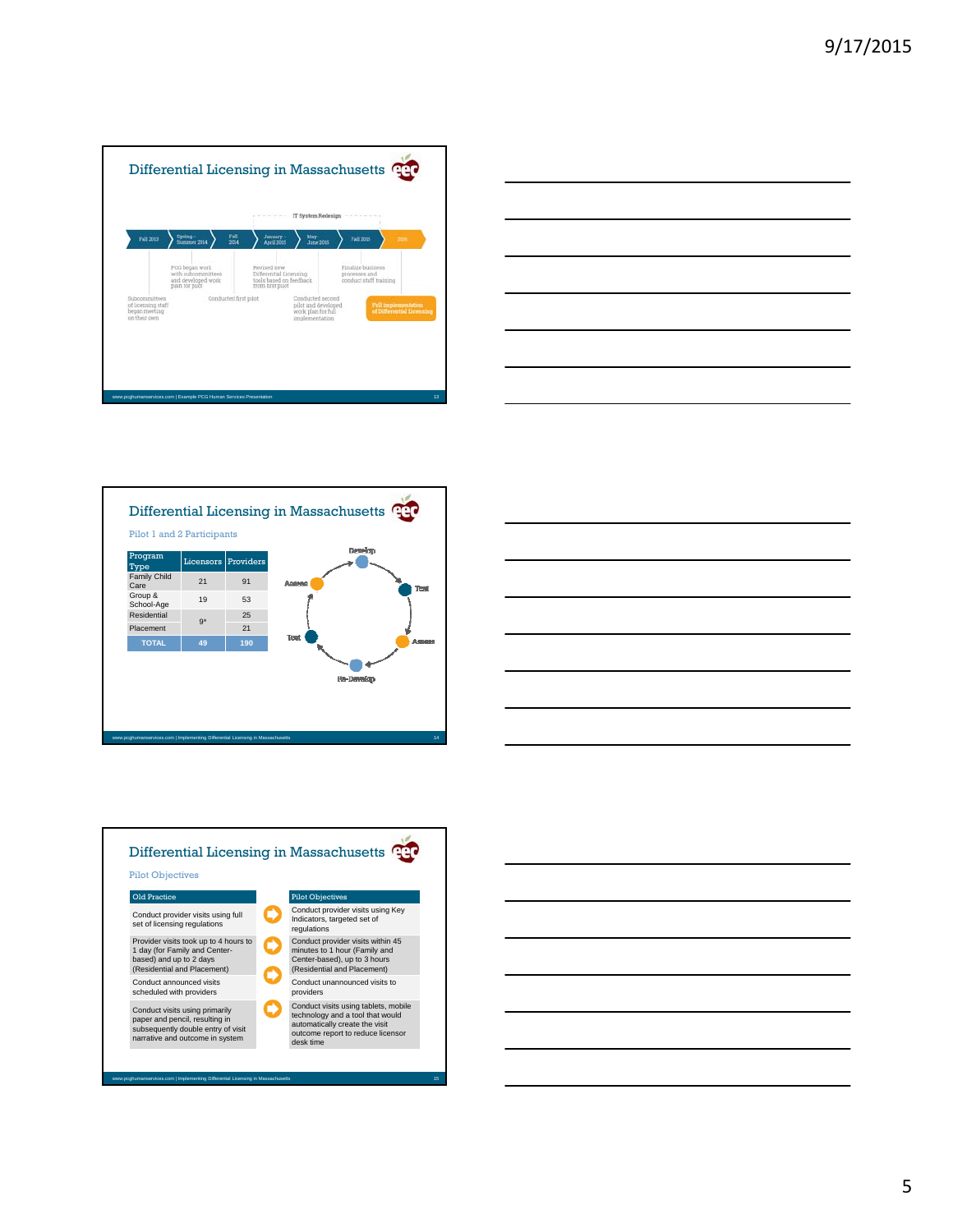





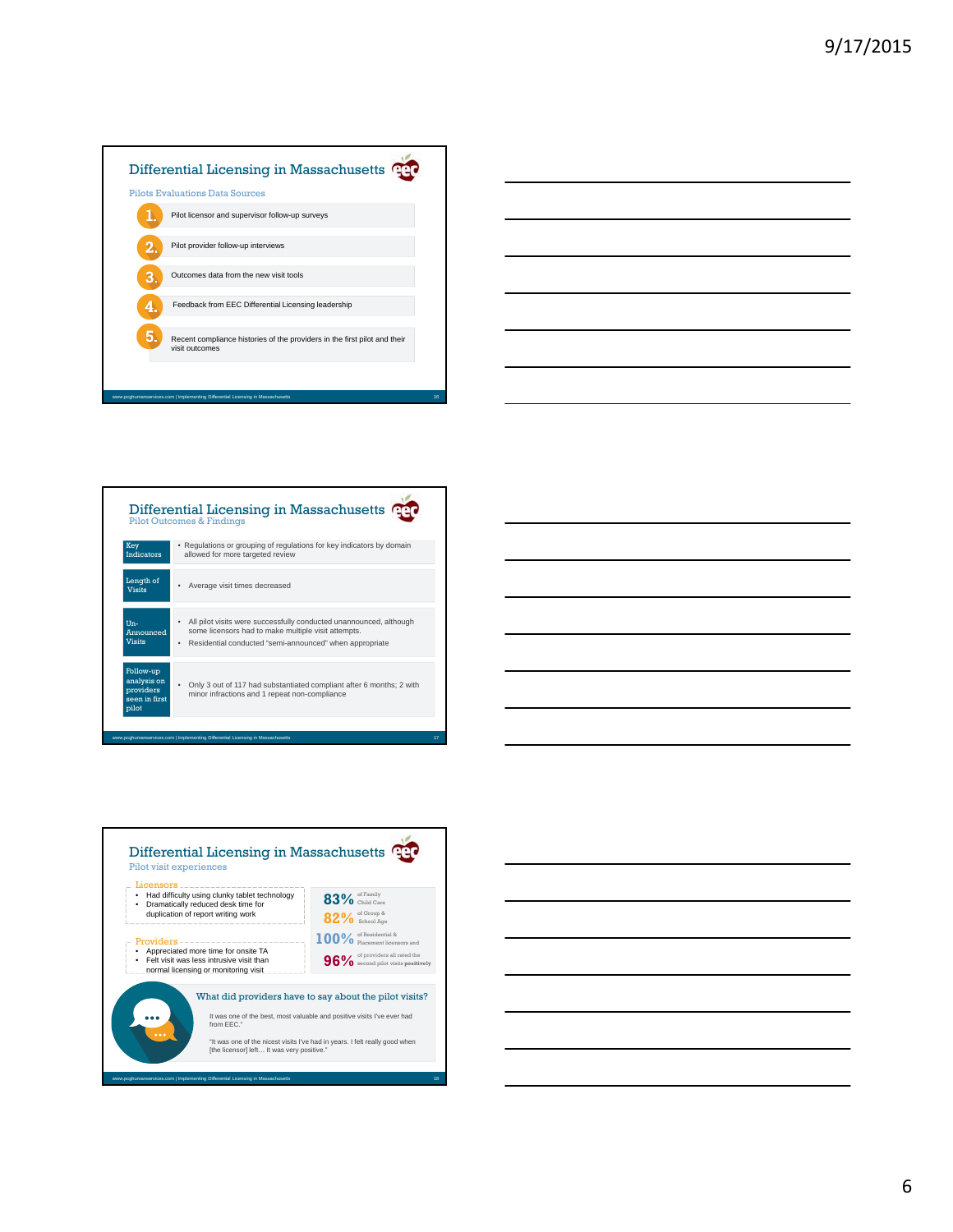





IT System Development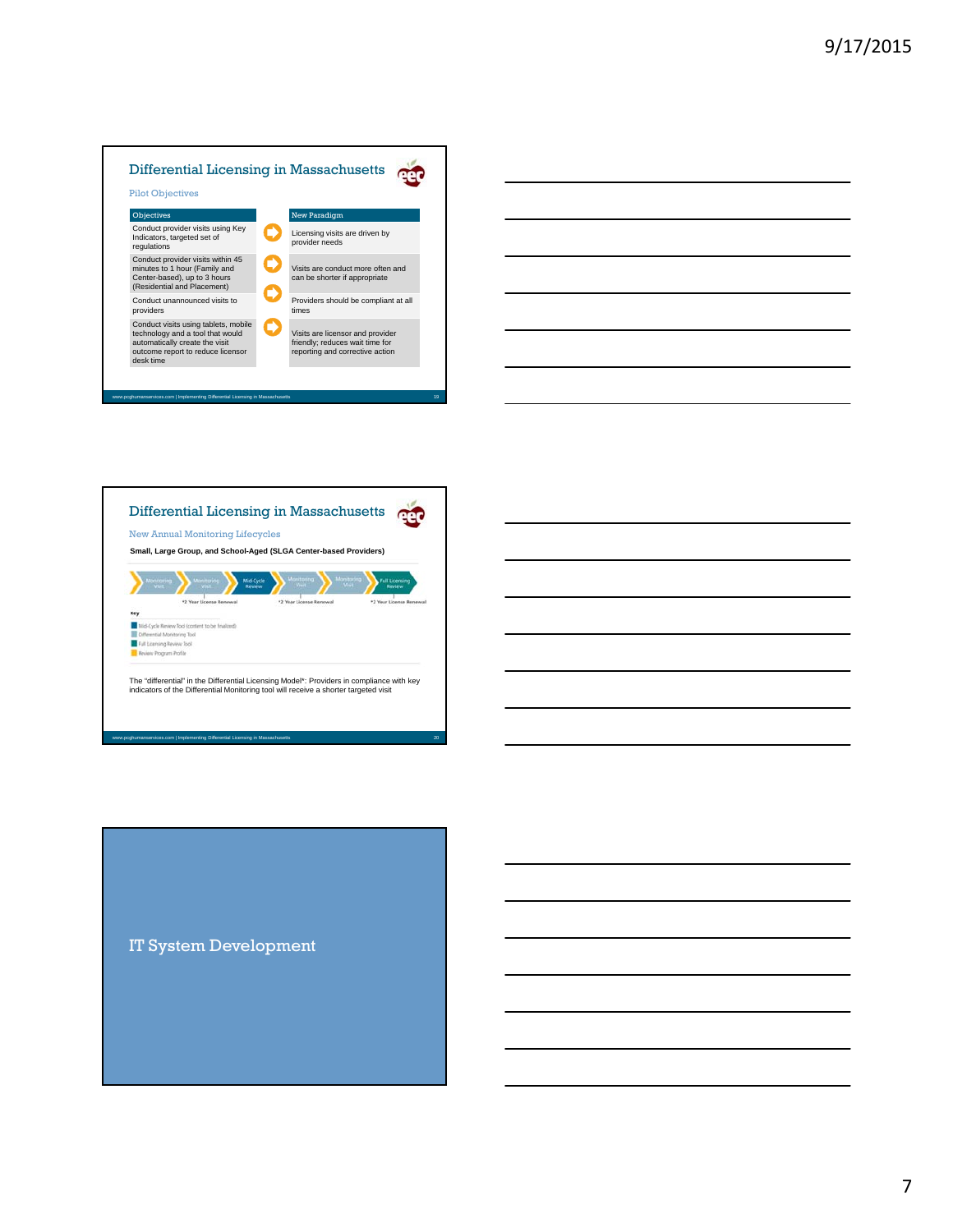









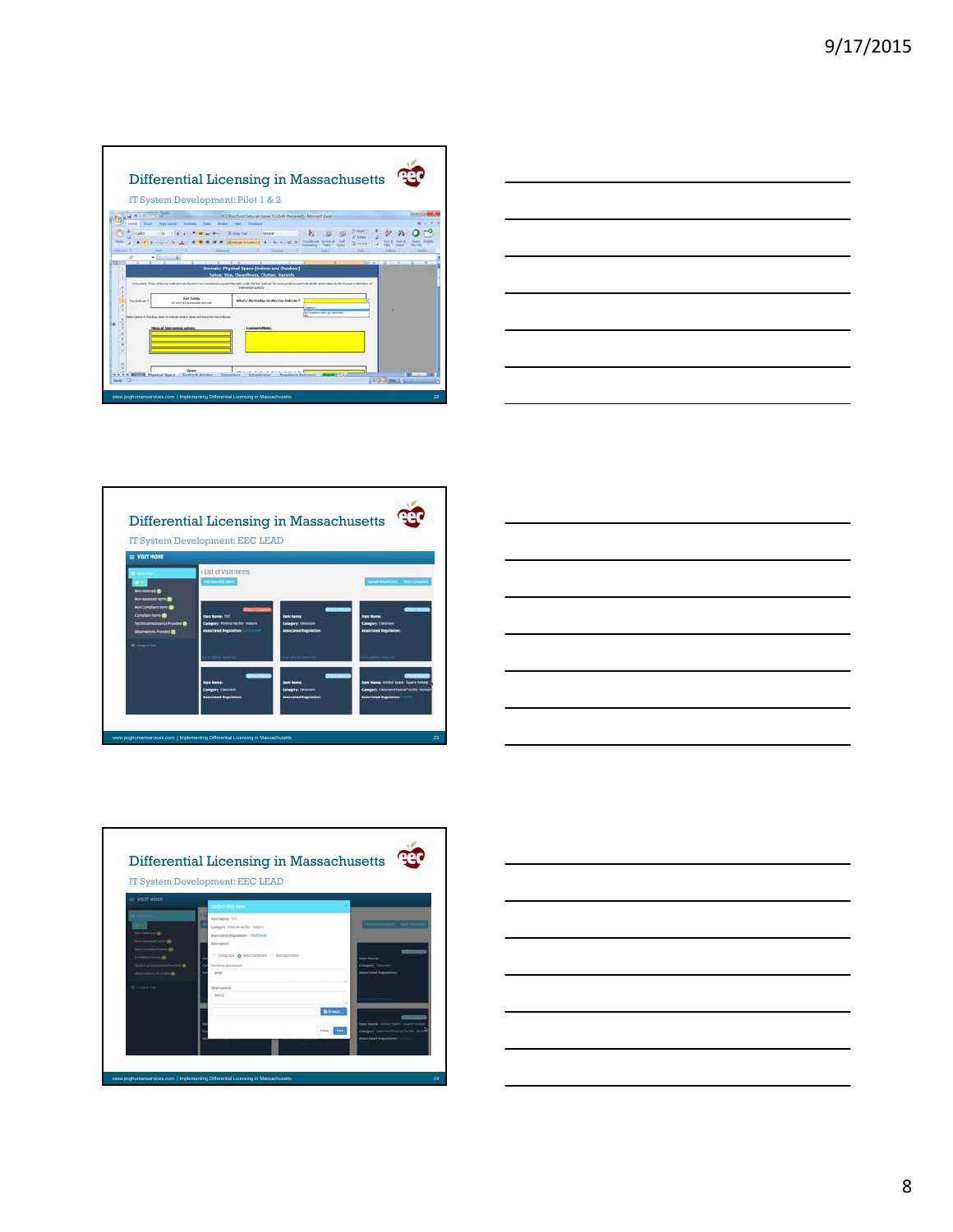



Lessons Learned in Massachusetts



9